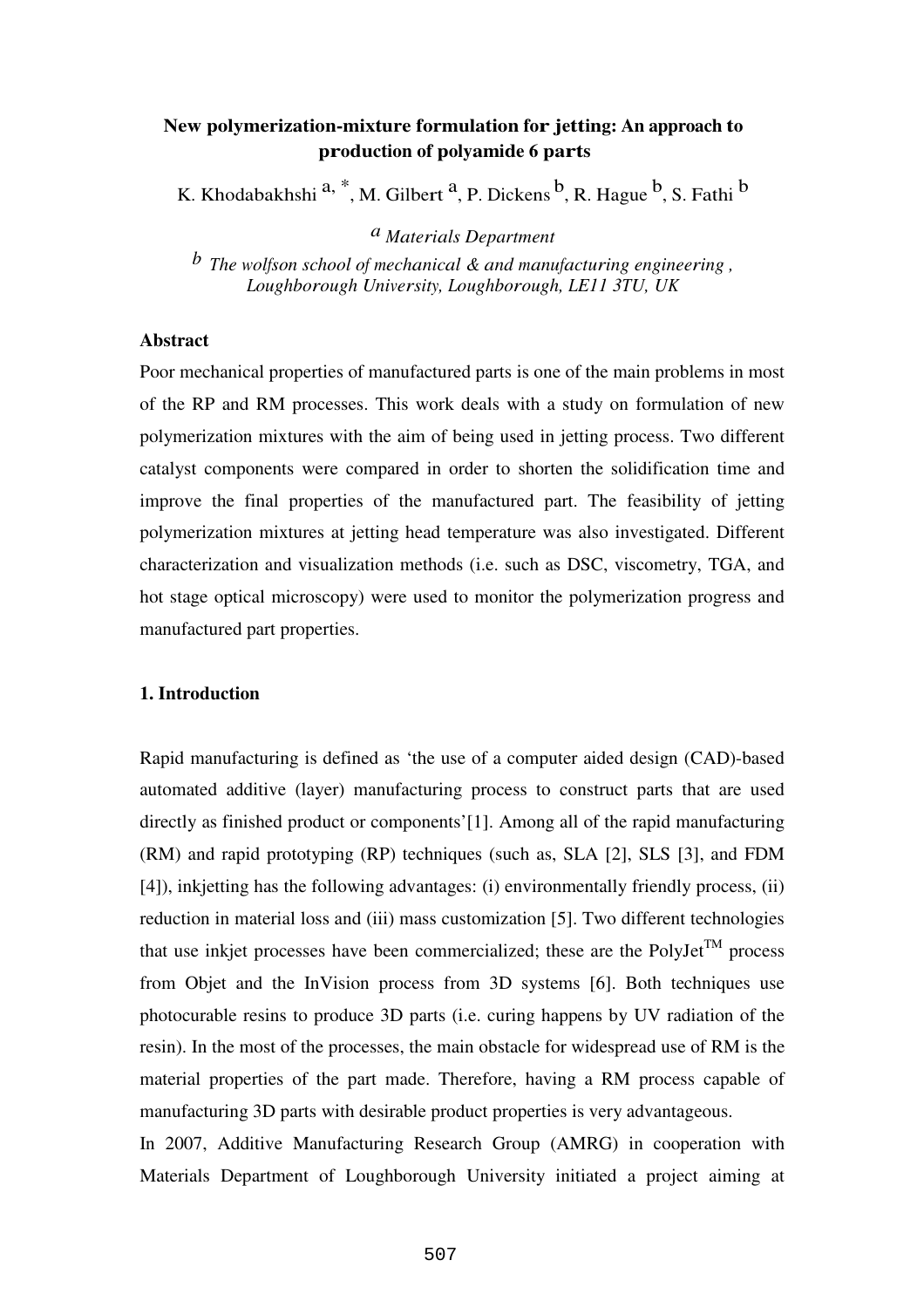developing a new way of manufacturing 3D polyamide 6 (PA6 or nylon 6) parts. PA6 is one of the main engineering materials in use with a wide range of applications [7]. The main aim of this project is to produce three dimensional objects or components by jetting caprolactam then polymerizing to produce PA6 using the technique of multi-layer printing from a standard jetting head. The intention is to deposit droplets of polymerization mixture A (catalyst + caprolactam) and mixture B (activator + caprolactam) above the melting point of caprolactam from two different jetting heads on top of each other and polymerize on a hot surface. The mechanism of polymerization is anionic ring opening polymerization which is well defined in literature [8-19]. According to different reports, three main parameters play the most significant role in anionic polymerization of caprolactam. These are catalyst (i.e. type and concentration), activator (i.e. type and concentration), and also initial polymerization temperature. Catalyst concentration (two different catalysts used), activator concentration, and initial polymerization temperature were optimized to get the highest monomer conversion, crystallinity, molecular weight, and shortest halftime of polymerization. Since the polymerization mixtures will be deposited in form of very small size droplets (i.e. picoliter volume), the feasibility of drop on drop polymerization is also studied using a small amount of materials.

## **2. Experimental**

## *2.1 Materials*

ε-Caprolactam 99% (MW = 113.16) was obtained from Sigma-Aldrich. The two common catalysts for anionic polymerization of caprolactam, sodium caprolactam (catalyst I) and caprolactam magnesium bromide (catalyst II) were synthesized in our laboratory and employed for polymerization. N-acetyl caprolactam was used as activator and was supplied by Sigma-Aldrich. Cast PA6 samples were kindly supplied by Nylacast, Leicester, UK. All materials were used as received with out further purification.

### *2.2 Optimizing the polymerization conditions*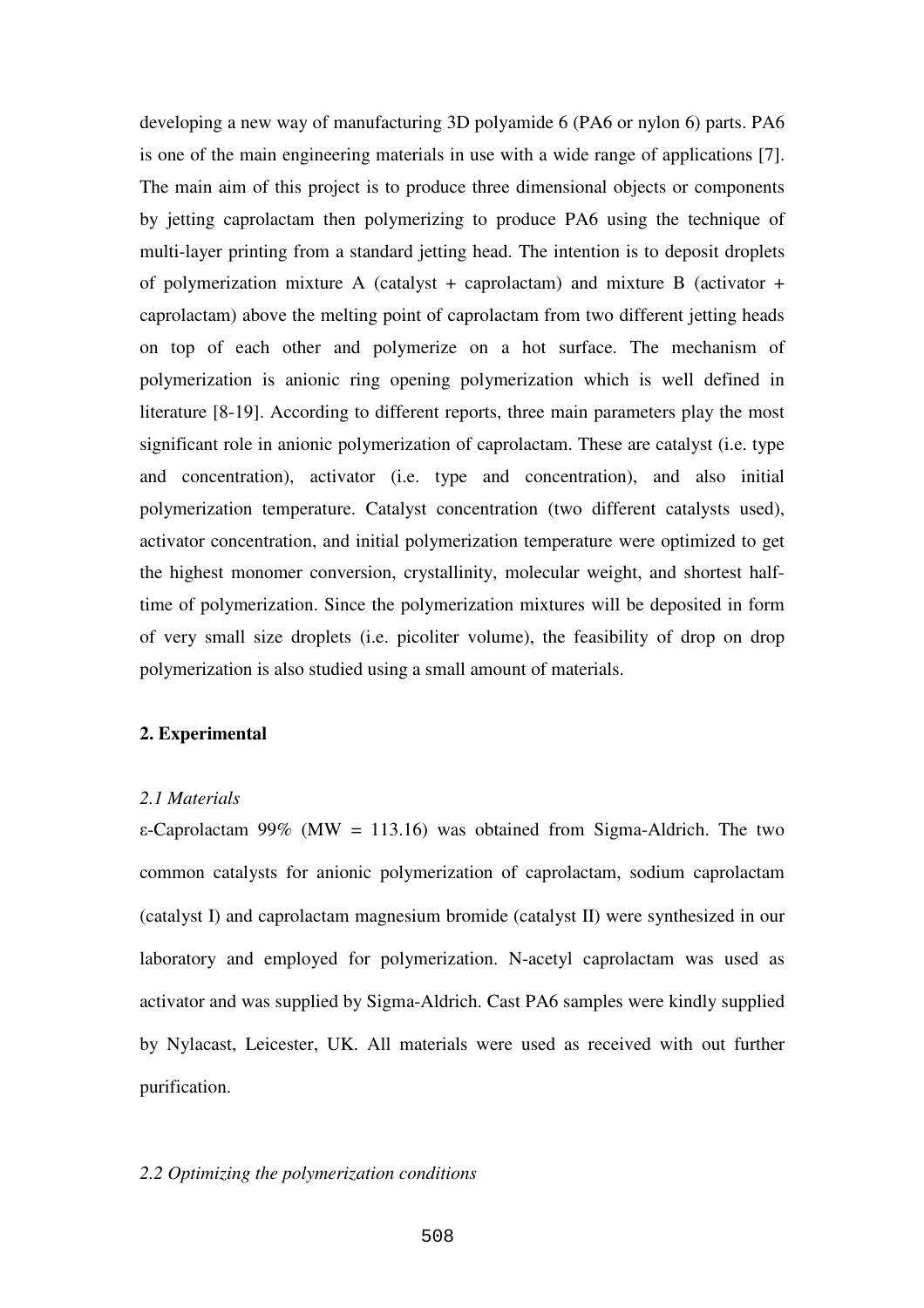The optimization was performed with the aid of a randomized standard partial cubic design using ECHIP 7 software with three design variables including: catalyst concentration, activator concentration, and initial polymerization temperature. The response variables are polymerization half time<sup>1</sup>,  $t_{1/2}$ , the final degree of monomer conversion, degree of crystallinity, melting point, and molecular weight of synthesized PA6 samples. These parameters are believed to have the most significant role in controlling the final properties of polymers.

−

## *2.3 Equipment and measurements*

 $\overline{a}$ 

The viscosity-average molecular weight  $(M<sub>v</sub>)$  of PA6 samples was determined by intrinsic viscosity measurement (at a concentration range of 0.001 to 0.005g/ml of PA6/*m*-cresol) with a suspended level viscometer thermostatted at  $25 \pm 0.1^{\circ}$ C. Differential scanning calorimetry (DSC) was performed by TA Instrument DSC Q200, at a heating rate of  $10^{\circ}$ Cmin<sup>-1</sup>, with a temperature range from 20 to 300<sup>o</sup>C and sample weight of about 20 mg under nitrogen atmosphere. The crystallinity of each sample was calculated by dividing the heat of fusion of each sample by  $190Jg^{-1}$ , which is the heat of fusion of 100% crystalline PA6. The melting temperature,  $T_m$ , and polymerization temperature,  $T_p$  of each sample was evaluated from the maximum of the endothermic and exothermic peaks respectively. The heat of polymerization was determined by measuring the area under the exothermic peak. Leica-DMLM optical microscope fitted with polarizing filters was used to visualize the polymerization progress. The heating process was carried out using a Mettler-Toledo-FP82HT type hotstage and a FP90 type temperature controller. TGA experiments were carried out using a TA-Instruments SDT 2960 Simultaneous TGA/DSC.

<sup>1</sup> Polymerization half-time, *t1/2*, here is the time taken for a polymerization solidification process to be half completed. The method to obtain the polymerization half-time is shown in reference [20].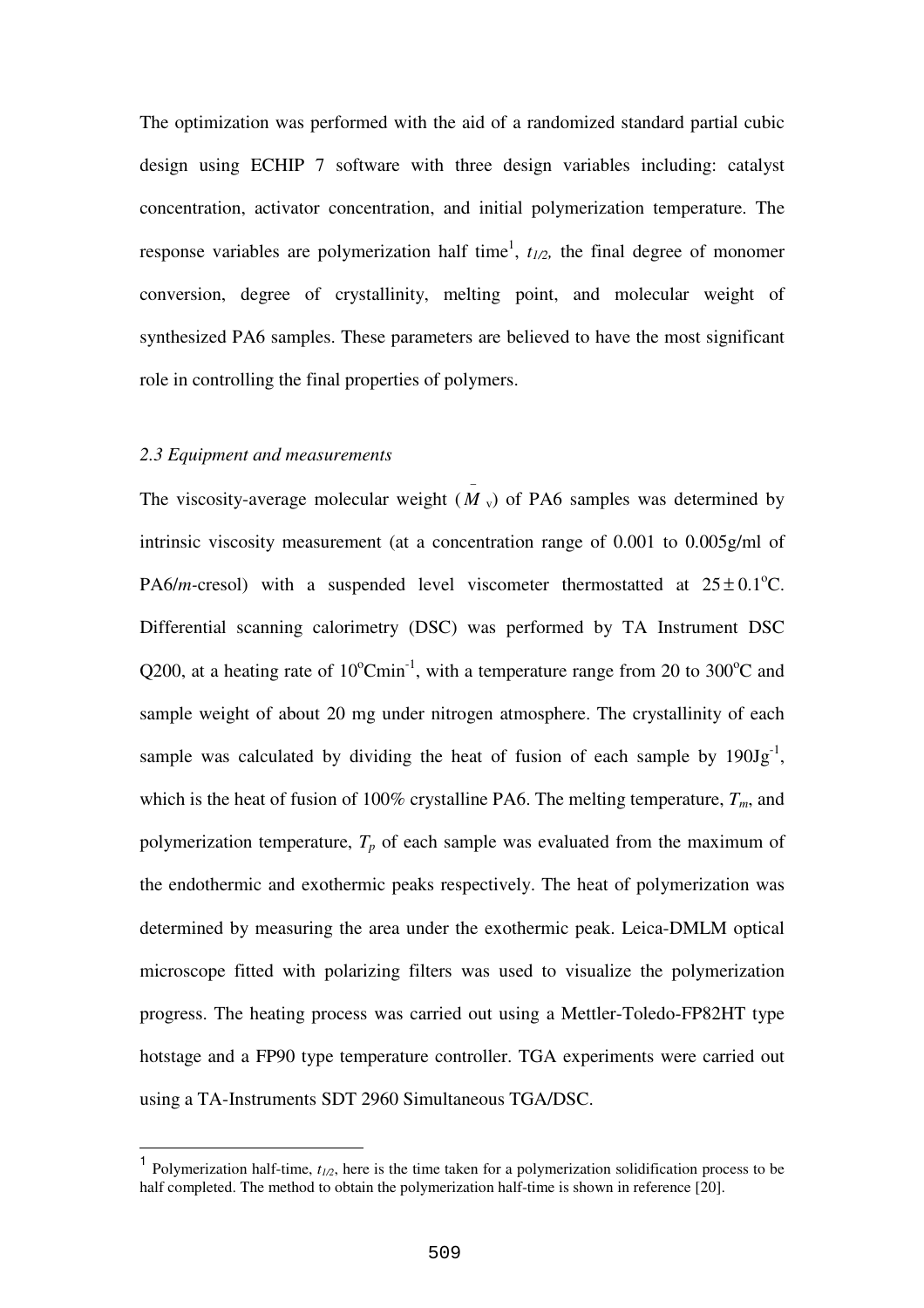# **3. Results and discussions**

#### *3.1 Optimizing polymerization conditions*

Due to the large number of effective variables and parameters in polymerization, ECHIP was used to design experiments. Combination of catalyst / activator has a direct influence on the rate of reaction. This influence can be explained by the fact that the rate of dissociation and therefore the activity of the catalyst decreases with increasing size of the cation due to a decreasing ionisation potential and restricted mobility. A comparison between the efficiency of catalyst I and catalyst II in the anionic polymerization of caprolactam was carried out and results are presented in Table 1.

| Response               | Optimized values  |                   |  |  |
|------------------------|-------------------|-------------------|--|--|
| parameters             | Catalyst I        | Catalyst II       |  |  |
| $t_{1/2}(s)$           | 30±5              | $11\pm 5$         |  |  |
| $T_m$ <sup>(°</sup> C) | $218 + 5$         | $223+5$           |  |  |
| Mon. Con. $(\%)$       | $95 \pm 1$        | $98+1$            |  |  |
| $M_v$ (g/mol)          | $45,000\pm10,000$ | $51,000\pm10,000$ |  |  |

Table 1: Optimized values for all the parameters

It is seen that using catalyst II generated a more efficient catalytic system compared with catalyst I (see Table 2). Using catalyst II resulted in synthesis of polymers with higher molecular weight, final monomer conversion, melting point, and also faster polymerization rate. It was also found in this work that catalyst II is less sensitive to moisture and oxygen as the anionic polymerization of caprolactam can be carried out under normal atmospheric conditions in the presence of catalyst II but not catalyst I.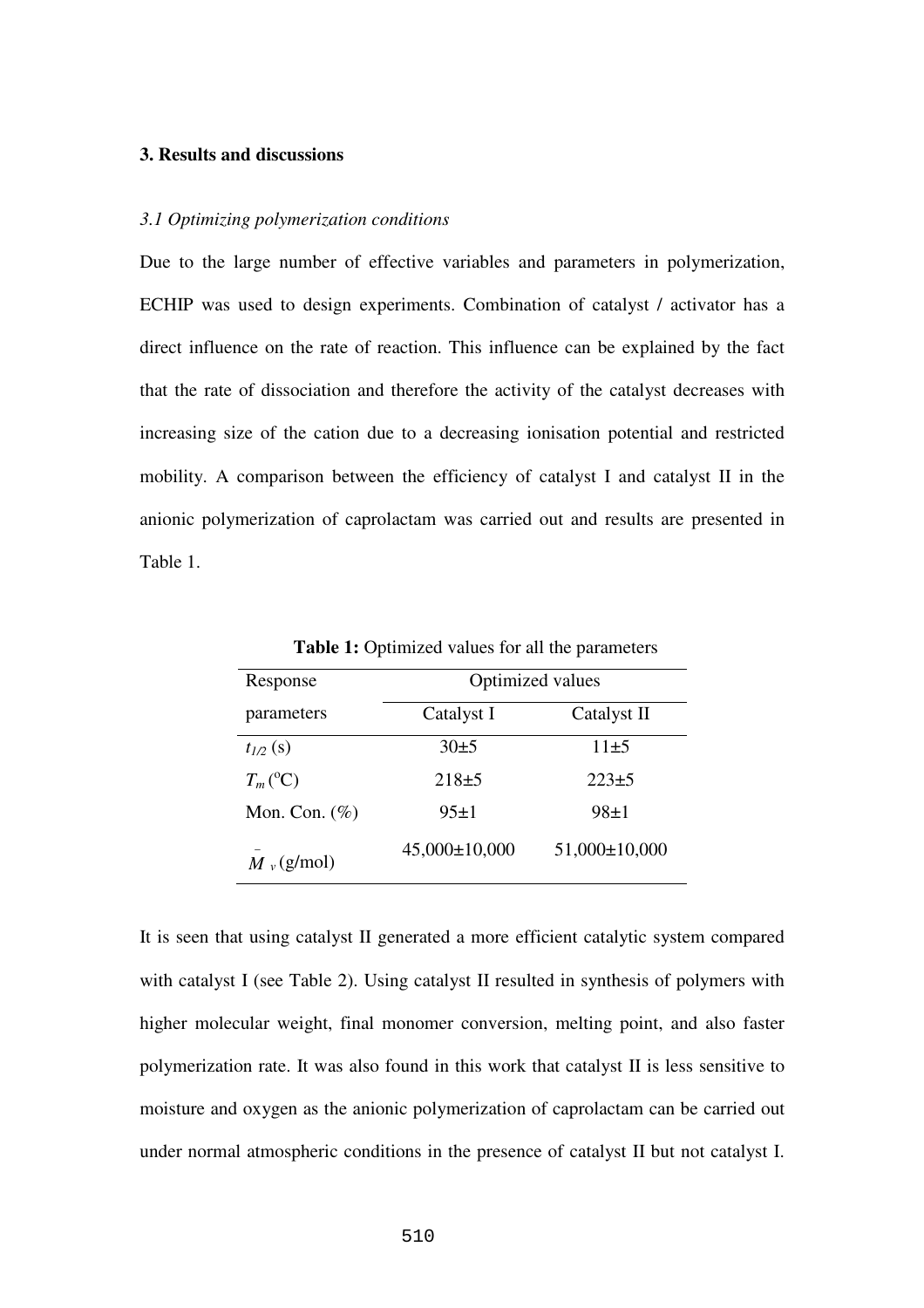Results in Table 2 confirm that the anions generated through catalyst formation took part in the polymerization reaction and were not deactivated by moisture or oxygen.

| Samples <sup><math>a</math></sup> |       | $t_{1/2}(s)$ | $T_m$ <sup>o</sup> C) | Mon. con. $(\%)$ | $M_v$ (g/mol) |
|-----------------------------------|-------|--------------|-----------------------|------------------|---------------|
|                                   | $N_2$ | 15           | 216                   | 95               | 24,500        |
|                                   | Air   | 12.5         | 216                   | 95               | 26,000        |
| $\overline{2}$                    | $N_2$ | 72           | 220                   | 97               | 23,500        |
|                                   | Air   | 79           | 219                   | 95               | 24,000        |
| 3                                 | $N_2$ | 13.5         | 217                   | 96               | 28,500        |
|                                   | Air   | 12.5         | 218                   | 96               | 26,500        |

**Table 2:** Three PA6 sample synthesized in random polymerization conditions: comparison between air and  $N_2$  as the polymerization atmosphere.

<sup>*a*</sup>All samples synthesized in the presence of catalyst II.

| <b>Samples</b> | $t_{1/2}(s)$ | $T_m$ ( ${}^{\circ}$ C) | Cryst. $(\%)$ | Mon. Con. $(\%)$ | $M_v$ (g/mol) |
|----------------|--------------|-------------------------|---------------|------------------|---------------|
|                | 42           | 219                     | 38            | 96               | 48,000        |
| $\overline{2}$ | 34           | 218                     | 38            | 96               | 41,000        |
| 3              | 51           | 220                     | 40            | 95               | 50,000        |
| Commercial 1   | $5-10$ min   | 224                     | 44            | 94               | 52,000        |
| Commercial 2   | $5-10$ min   | 223                     | 42            | 94               | 45,000        |

**Table 3:** Comparison of a commercial cast PA6 with synthesized polymers.

# *3.2 A comparison with a commercial cast PA6*

Three selected PA6 which have been synthesized with the optimized conditions were compared with two commercial cast PA6 samples. Results are presented in Table 3. Results showed a close similarity of properties between a commercial cast PA6 and synthesized PA6 in optimized conditions. It should be kept in mind that the polymerization time is reduced to under 2 minutes in this work. The usual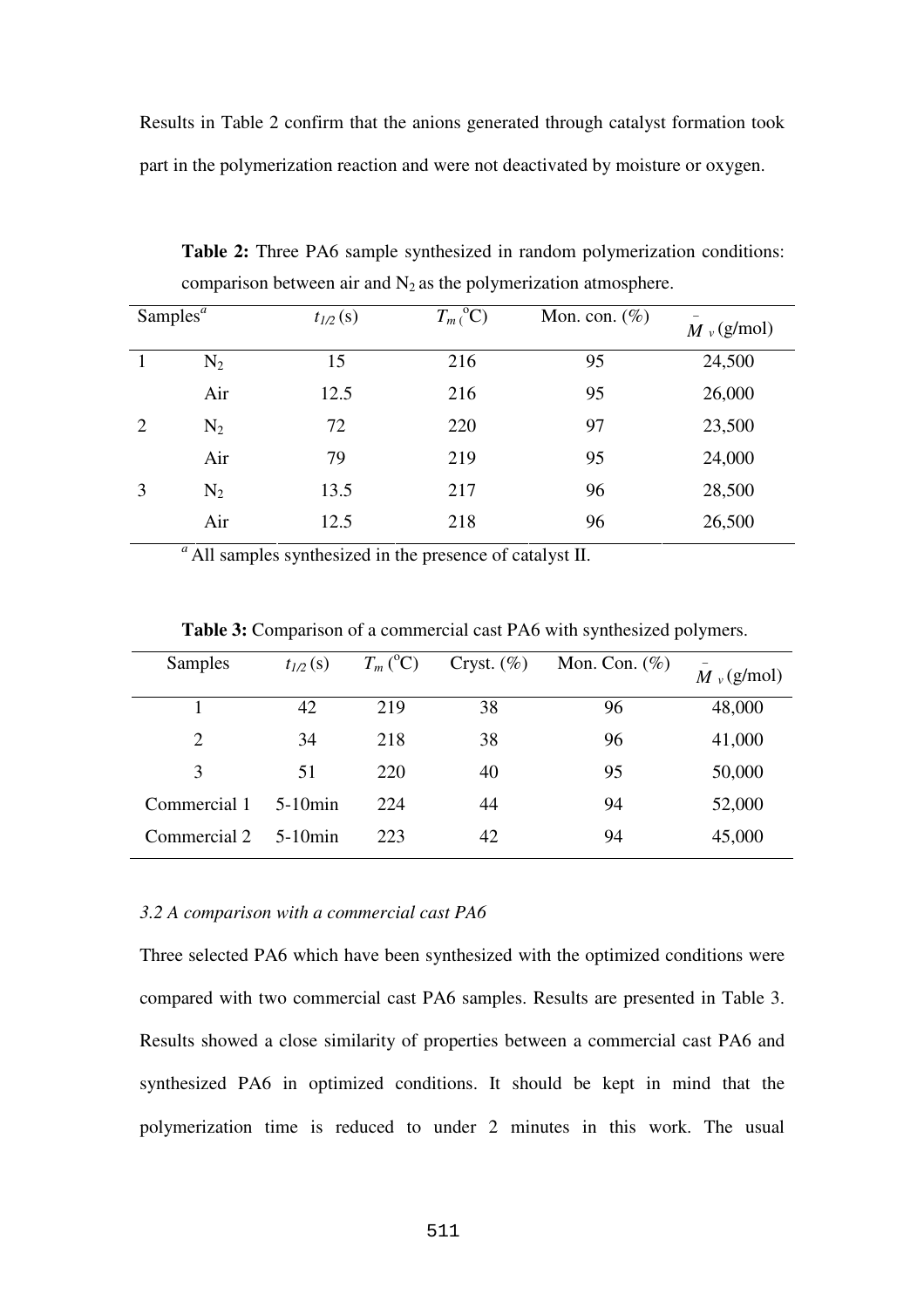polymerization time (de-moulding time) in industry is between 5 to 25 minutes depending on the size of the part.

## *3.3 Polymerization in DSC*

The anionic polymerization of caprolactam was investigated using DSC. There are similar investigations in literature [21-25] in which DSC has been used to determine some of the polymerization characteristics such as heat of polymerization and study the effect of different chemical compounds on the polymerization. Thermal behaviour of polymerization mixtures was monitored using DSC. One droplet of each mixture (i.e. A and B about 10mg each) in the molten state were deposited in a cold DSC pan and solidified quickly without undergoing any polymerization reaction between the components. Figure 1 is a thermogram which shows the polymerization process and re-melting of the synthesized polymer after the first DSC run.



**Figure 1:** Anionic polymerization of caprolactam in DSC

Three thermal peaks exists in Figure 1 which can be described as follows; peak I corresponds to melting of caprolactam at about  $70^{\circ}$ C, peak II shows that an exothermic process which occurred during heating (i.e. onset of this peak is at  $110^{\circ}$ C). This peak is associated with the anionic polymerization and crystallization of caprolactam which are exothermic processes. Peak III is at about the melting point of PA6 (i.e. 190 $\degree$ C to 220 $\degree$ C) and confirms that crystallization has occurred during the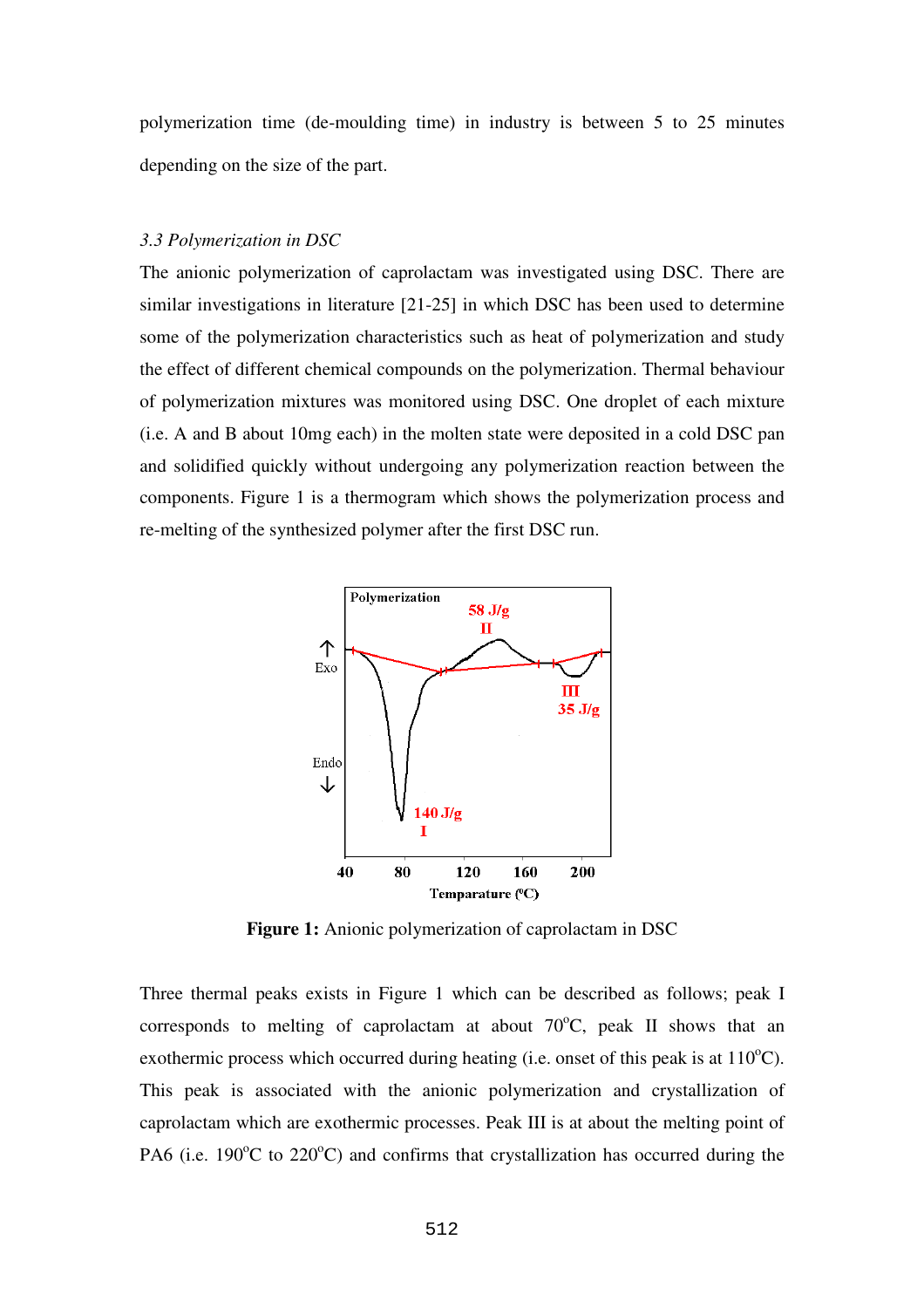heating process. This means that the polymerization and crystallization processes have occurred almost simultaneously.

# *3.4 Visualization of polymerization progress with optical microscopy*

Sample preparation is one of the most important issues that must be considered in hot stage microscopy. The crystalline structure can only be seen when very thin layer of material is being coated between a glass slide and a cover slip, otherwise different crystalline layers interact with each other and result in an unclear image. The anionic polymerization of caprolactam was carried out on a hot stage. The polymerization progress was visualized using an optical microscope fitted with a digital camera. The temperature controller was set heat up the hot stage to  $170^{\circ}$ C, at a heating rate of  $20^{\circ}$ Cmin<sup>-1</sup>. The sample remained in the hot stage and was allowed to cool naturally to room temperature. Figure 2 shows the images of the polymerization mixture and synthesized PA6 under a polarized optical microscope.



**Figure 2:** Micrograph of (a) caprolactam crystalline structure, (b) PA6 crystalline structure under a polarized microscope.

The crystalline structure of the polymerization mixture can be seen at  $35^{\circ}$ C in Figure 2a. At  $170^{\circ}$ C, the mixtures were totally molten so no light can pass through the polarized filters to the cameras. Spherulite formation was observed during cooling. Since these spherulites were smaller than caprolactam spherulites, it was clear that this was PA6 crystallites. The onset of crystallization was found to be at  $130^{\circ}$ C. This is another reason why this crystallization could not be due to crystallization of caprolactam (i.e. caprolactam crystallization point is about  $50^{\circ}$ C and the melting point is about  $70^{\circ}$ C). The crystallization of PA 6 showed that polymerization occurred on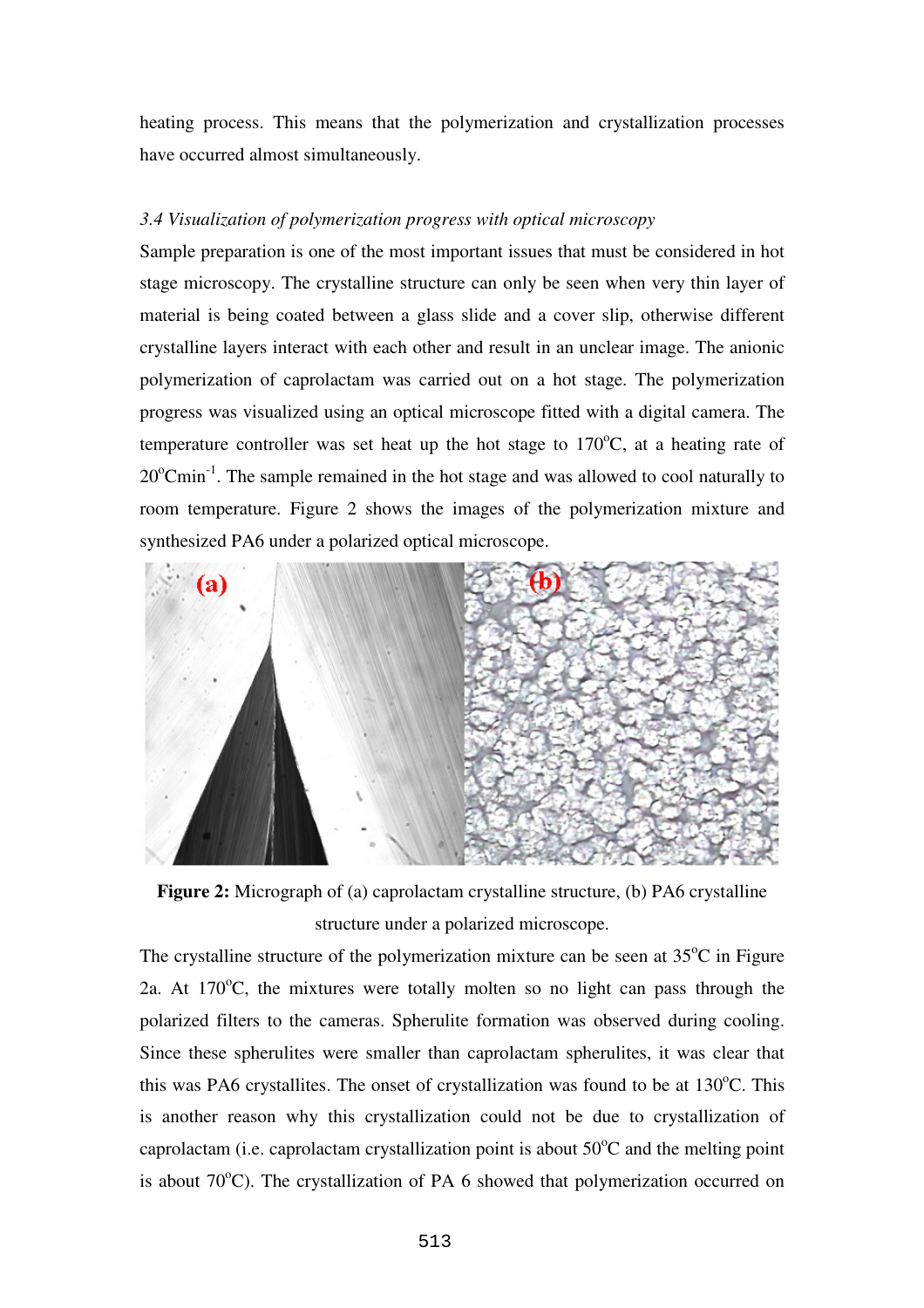the hot stage, however having the crystallization process during the cooling stage showed that the heating rate has been too fast for the PA6 polymerization to be followed by crystallization. Therefore, unlike the DSC experiment, the polymerization and crystallization processes did not occur simultaneously.

#### *3.4 Thermal stability of the monomer*

The material lost is important in the case of the surface finish and dimension accuracy of the manufactured part, which seems to be a big challenge in some other RP and RM processes. TGA thermograms were used to study this aspect for caprolactam which is the main part of the polymerization mixture. Determination of caprolactam evaporation rate from small quantities (i.e. about 15-20mg) is important as the monomer will be jetted in the form of very small droplets. The weight change of caprolactam with increasing temperature was measured at two isothermal temperatures (i.e.  $160^{\circ}$ C and  $180^{\circ}$ C). Figure 6, and 7 show the weight percentage of caprolactam against time and also the temperature during this experiment at 160 and  $180^{\circ}$ C respectively.

Figure 6 and 7 shows that the weight loss due to evaporation started at about  $130^{\circ}$ C and the whole material evaporated within 23 and 18 minutes when the temperature was  $160$  and  $180^{\circ}$ C respectively. The evaporation rate of caprolactam at different temperature can also be determined using the slope of the weight loss curve, which is about  $7\%$ min<sup>-1</sup> and  $11\%$ min<sup>-1</sup> at 160 and 180<sup>o</sup>C respectively. Assuming 130<sup>o</sup>C as the initial polymerization temperature, the amount of evaporated caprolactam at this temperature would not be significant. Since, onset of polymerization results in suppression of the monomer evaporation, only a small percentage of material is lost before the onset of polymerization. However, if the polymerization takes 30-120 seconds to be initiated, depending on the surface temperature, 3-22% of monomer will be evaporated before converting to polymer.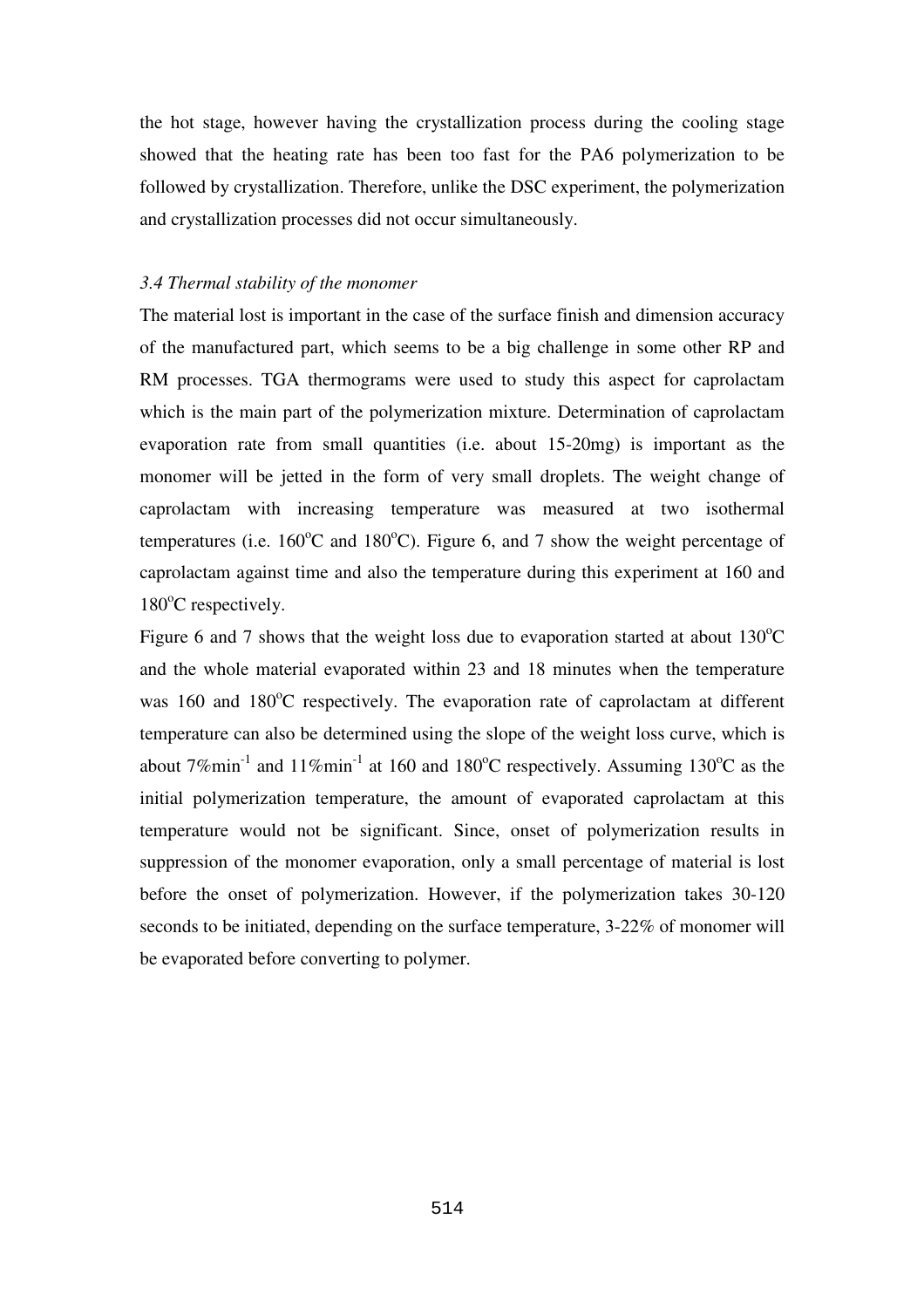

Figure 6: Thermal behaviour of caprolactam at 160°C.



**Figure 7:** Thermal behaviour of caprolactam at 180<sup>o</sup>C

#### **4. Conclusions**

Anionic polymerization of caprolactam was investigated in this work. Two different components used to make the catalyst were compared. It was found that catalyst II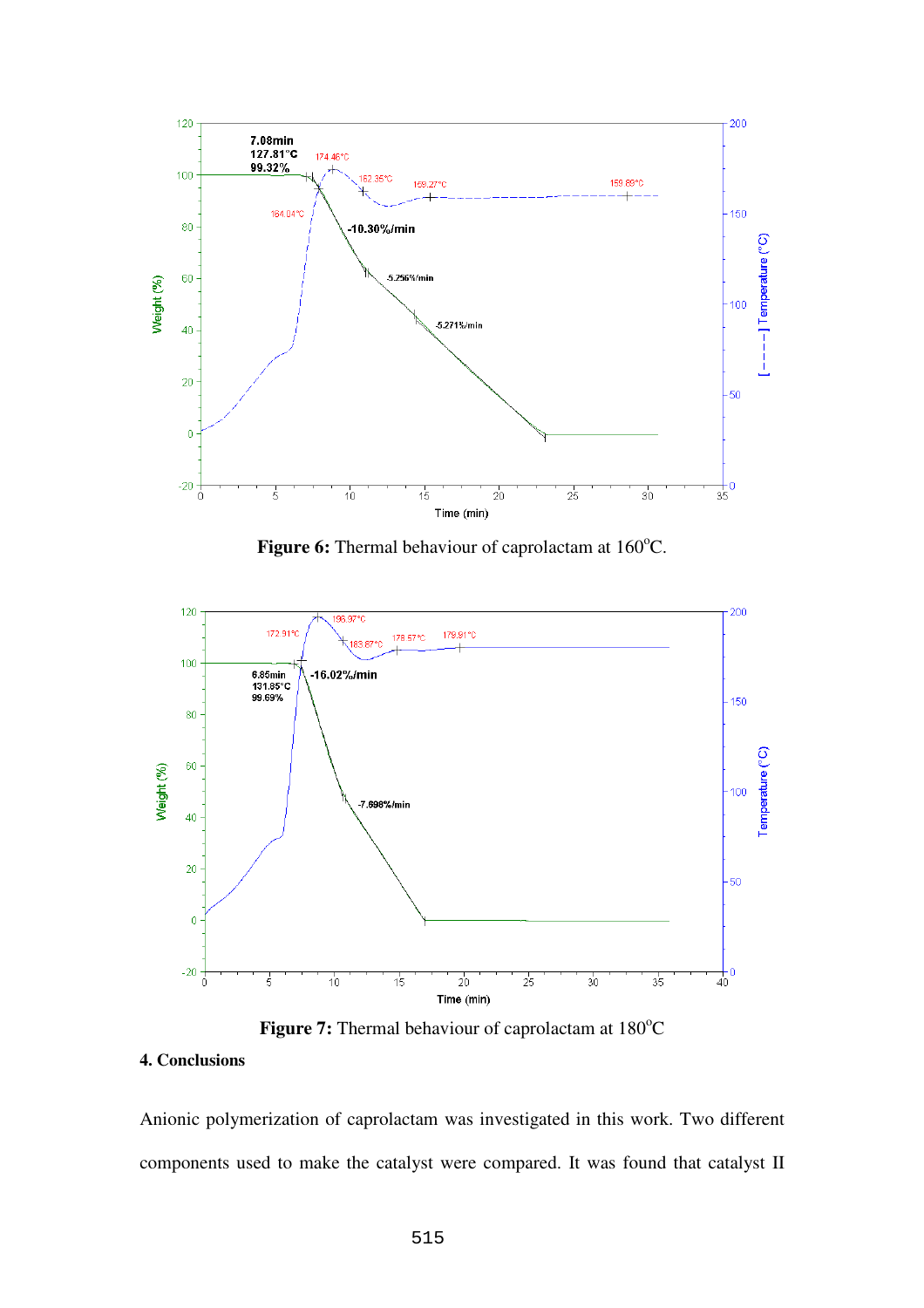was more efficient than catalyst I in this polymerization as it shortened the half-time of polymerization and improved the final properties of synthesized PA6. The properties of synthesized polymers in a fast process were compared with a commercial cast PA6 and a close similarity was found between them. Different characterization and processing methods were used in this work to synthesize PA6 with small quantities of polymerization mixtures. DSC and TGA experiments carried out to study the thermal behaviour of polymerization mixtures. DSC thermograms showed that the polymerization and crystallization processes occurred simultaneously. TGA was used to measure the evaporation rate of caprolactam at different temperatures and predict the amount of evaporated caprolactam after polymerization. Finally, an optical microscope with the aid of a controllable hot stage was used to visualize the polymerization progress. In this case the polymerization process was not followed by crystallization because of the fast heating rate of the hot stage.

# **5. Acknowledgment**

The authors gratefully thank the Innovative Manufacturing and Construction Research Centre (IMCRC) at Loughborough University for their financial support of this project.

# **References**

- 1. Hopkinson N., Hague R., Dickens P.: *Rapid Manufacturing; an industrial revolution for the digital age,* John Wiley and Sons, 2006, West Sussex, p. 1
- 2. Williams R. E., Komaragiri S. N., Melton V. L., Bishu R. R.: *Investigation of the effect of various build methods on the performance of rapid prototyping*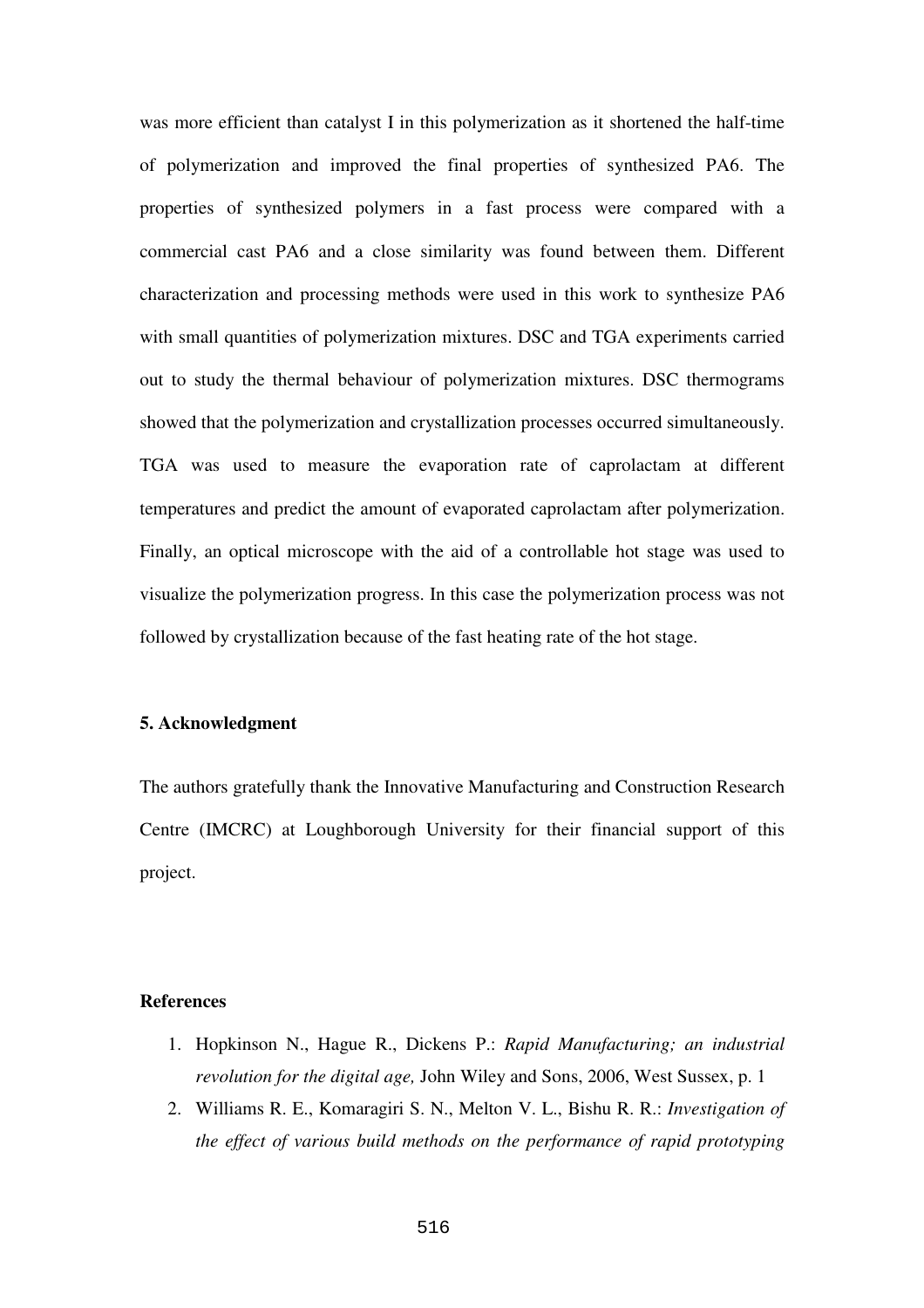*(stereolithography),* Journal of Matcrials Processing Technology, 61, 1996, 173.

- 3. Gibson I., Shi D.: *Material properties and fabrication parameters in selective laser sintering process,* Rapid prototyping Journal, 3, 1997, 129
- 4. Zhong W., Li F., Zhang Z., Song L., Li Z.: *Short fiber reinforced composites for fused deposition modelling*, Material Science and engineering, A301, 2001, 125
- 5. Lee K. J.,Jun B. H., Kim T. H., Joung J.: *Direct synthesis and inkjetting of silver nanocrystals toward printed electronics*, Institute of Physics Publishing, Nanotechnology, 17, 2006, 2424
- 6. Hopkinson N., Dickens P. Ed. By Hopkinson N., Hague R., Dickens P.: *Rapid Manufacturing; an industrial revolution for the digital age,* John Wiley and Sons, 2006, West Sussex, p. 60
- 7. Kohan M. I.: *Nylon Plastics Handbook,* Hanser Publishers, 1997, New York, P. 518
- 8. Nelson W. E.: *Nylon Plastics Technology*, Newnes-Butterworths for the Plastics and Rubber Institute, 1976, London, p.33
- 9. Sebenda J., Ed. by Rudolf Puffr, and Vladimir Kubanek: *Lactam-Based Polyamides*, CRC Press, 1991, Boca Raton, p. 39
- 10. Udipi K., Dave R. S., Kruse R. L., Stebbins L. R.: *Polyamide from Lactams via Anionic Ring-Opening Polymerization: Chemistry and Some Recent Findings,* polymer*,* 38, 1997, 927
- 11. Puffr R., Sebenda J.: *Anionic Polymerization of Caprolactam: polymerization in the Presence of Complex-Forming Metal Cations*, European Polymer Journal, 8, 1972, 1037
- 12. Ricco L., Russo S., Orefice G., Riva F.: *Anionic Poly(caprolactam): Relationship among Conditions of Synthesis, Chain Regularity Order, and Polymorphism,* Macromolecules, 32, 1999, 7726
- 13. Merna J., Chromcova D., Brozek J., Roda J.: *Polymerization of Lactams: 97. Anionic Polymerization of Caprolactam Activated by Esters,* Euroean Polymer Journal, 42, 2006, 1569
- 14. Sebenda J., Kouril V.: *Anionic Polymerization of Caprolactam,* European Polymer Journal, 8, 1972, 437